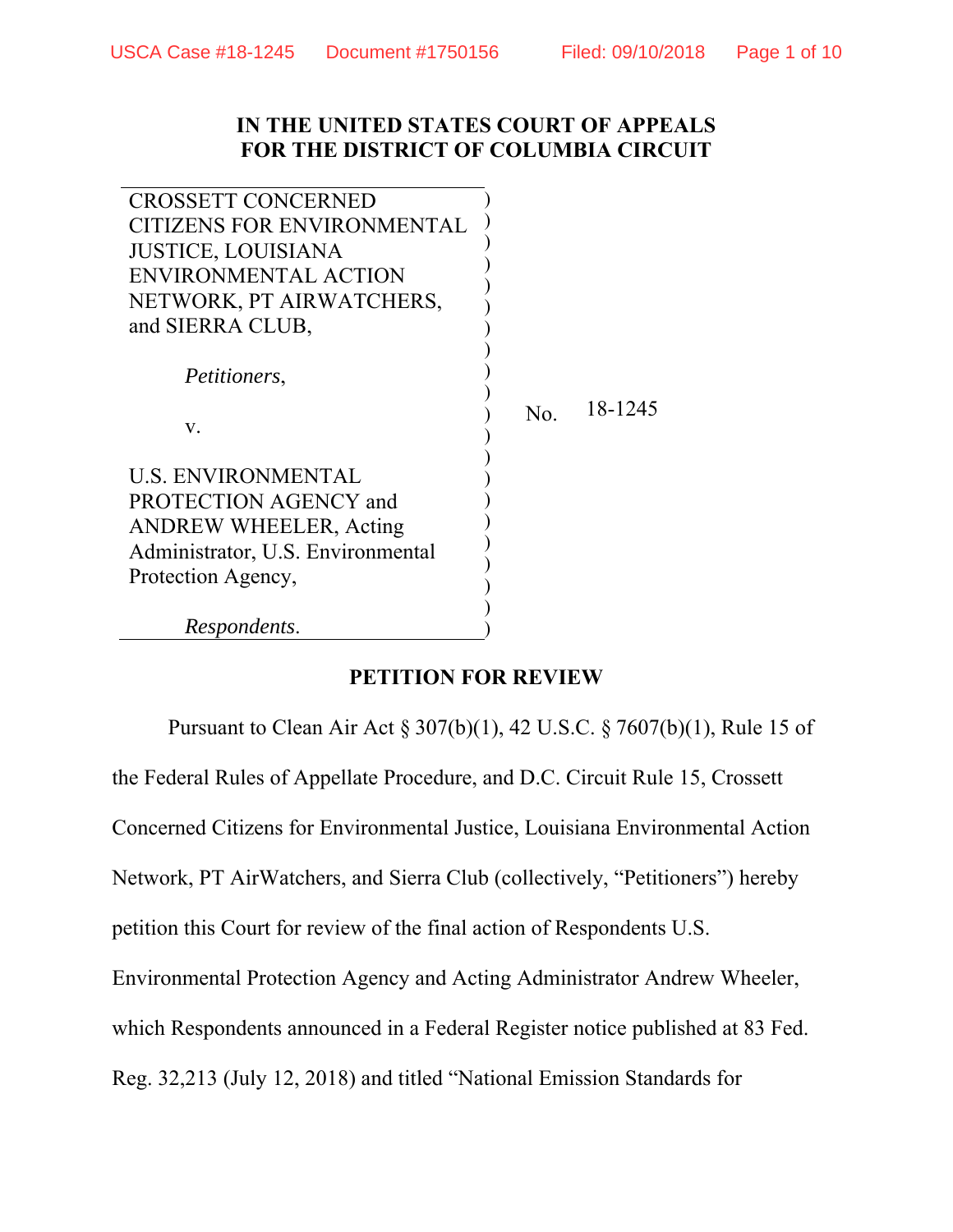Hazardous Air Pollutants for Chemical Recovery Combustion Sources at Kraft,

Soda, Sulfite, and Stand-Alone Semichemical Pulp Mills; Notification of final

action denying petition for reconsideration." (Attachment 1).

DATED: September 10, 2018 Respectfully submitted,

 /s/ James S. Pew James S. Pew Emma C. Cheuse Earthjustice 1625 Massachusetts Ave., NW Suite 702 Washington, DC 20036 (202) 667-4500 jpew@earthjustice.org echeuse@earthjustice.org

*Counsel for Crossett Concerned Citizens for Environmental Justice, Louisiana Environmental Action Network, PT AirWatchers, and Sierra Club*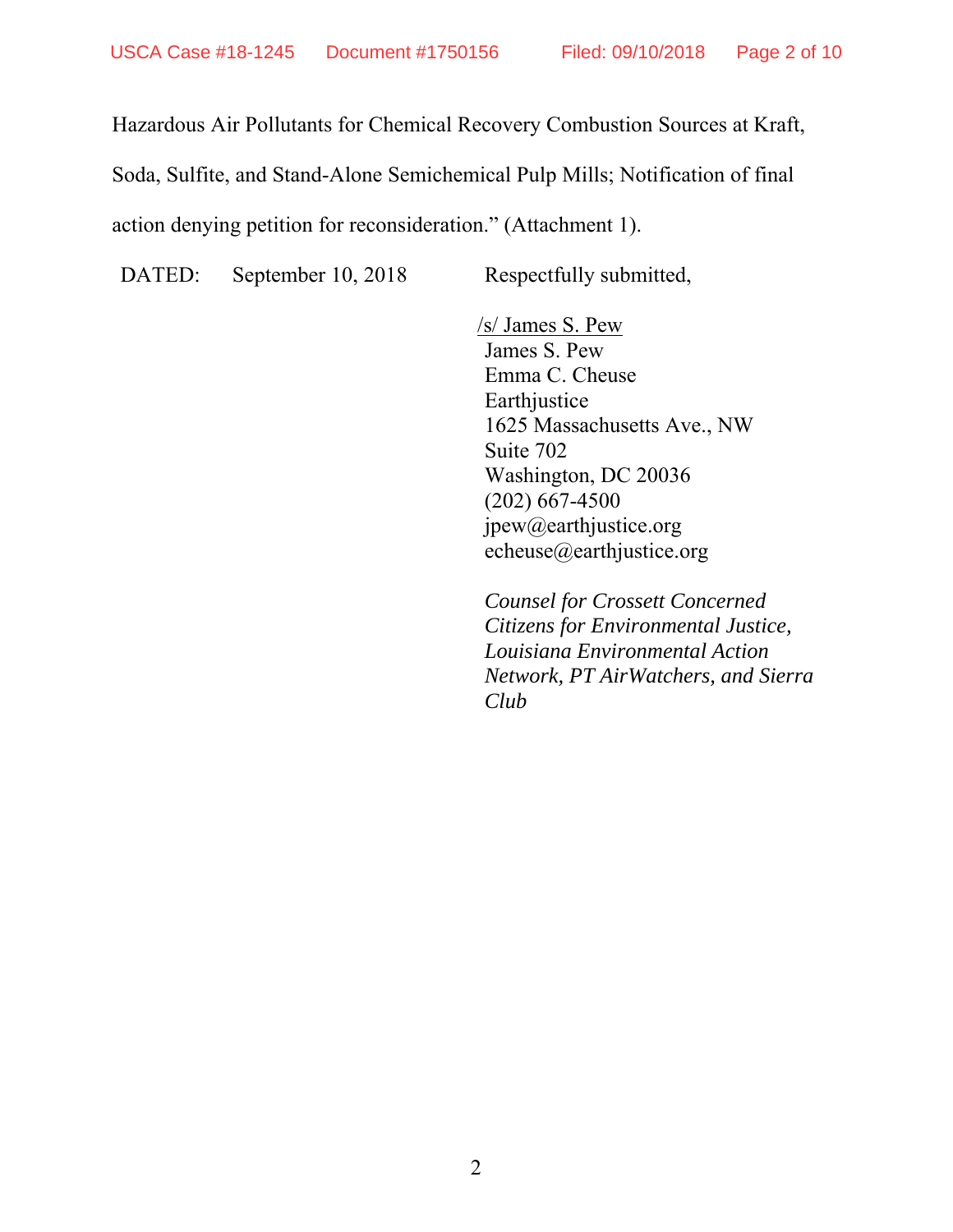## **IN THE UNITED STATES COURT OF APPEALS FOR THE DISTRICT OF COLUMBIA CIRCUIT**

| <b>CROSSETT CONCERNED</b>         |     |
|-----------------------------------|-----|
| <b>CITIZENS FOR ENVIRONMENTAL</b> |     |
| <b>JUSTICE, LOUISIANA</b>         |     |
| ENVIRONMENTAL ACTION              |     |
| NETWORK, PT AIRWATCHERS,          |     |
| and SIERRA CLUB,                  |     |
|                                   |     |
| <i>Petitioners,</i>               |     |
|                                   |     |
| V.                                | No. |
|                                   |     |
| <b>U.S. ENVIRONMENTAL</b>         |     |
| PROTECTION AGENCY and             |     |
| <b>ANDREW WHEELER, Acting</b>     |     |
| Administrator, U.S. Environmental |     |
| Protection Agency,                |     |
|                                   |     |
| Respondents.                      |     |
|                                   |     |

## **RULE 26.1 DISCLOSURE STATEMENT**

Pursuant to Federal Rules of Appellate Procedure 26.1 and D.C. Circuit Rule

26.1, Crossett Concerned Citizens for Environmental Justice, Louisiana

Environmental Action Network, PT AirWatchers, and Sierra Club (collectively,

"Petitioners") make the following disclosures:

## **CROSSETT CONCERNED CITIZENS FOR ENVIRONMENTAL JUSTICE**

Non-Governmental Corporate Party to this Action: Crossett Concerned Citizens for

Environmental Justice

Parent Corporations: None.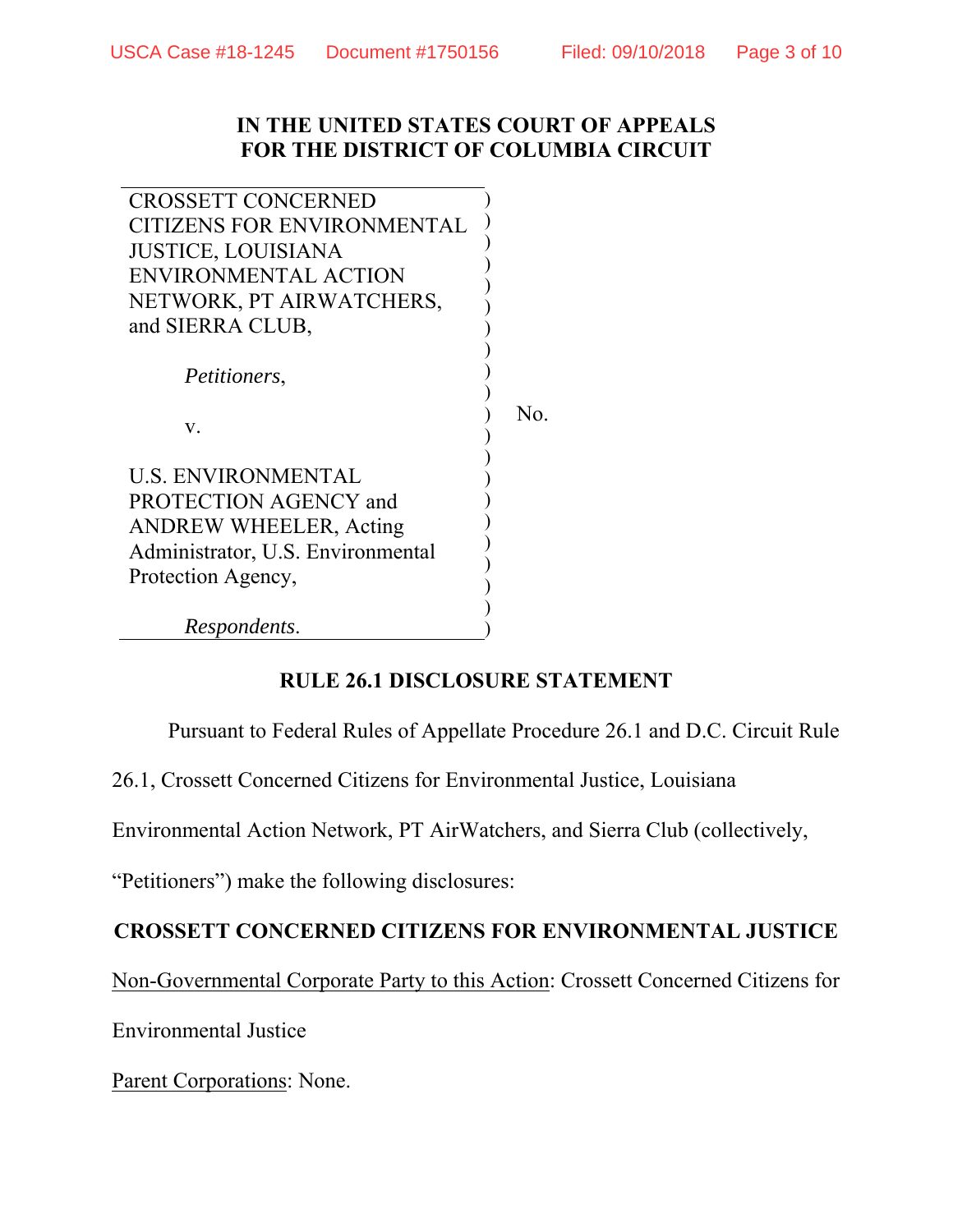Publicly Held Company that Owns 10% or More of Party's Stock: None.

Party's General Nature and Purpose: Crossett Concerned Citizens for Environmental Justice is a nonprofit organization organized and existing under the laws for the State of Arkansas. Its mission is to seek to improve the quality of life of low-income residents in the Crossett area by encouraging active civic participation and to make sure safety precautions are being taken to effectively keep the environment clean.

## **LOUISIANA ENVIRONMENTAL ACTION NETWORK**

Non-Governmental Corporate Party to this Action: Louisiana Environmental Action Network.

Parent Corporations: None.

Publicly Held Company that Owns 10% or More of Party's Stock: None. Party's General Nature and Purpose: Louisiana Environmental Action Network is a corporation organized and existing under the laws of the State of Louisiana. Louisiana Environmental Action Network is a nonprofit organization which works with its members and citizens' groups, including throughout the state of Louisiana, to develop, implement, protect, and enforce legislative and regulatory environmental safeguards.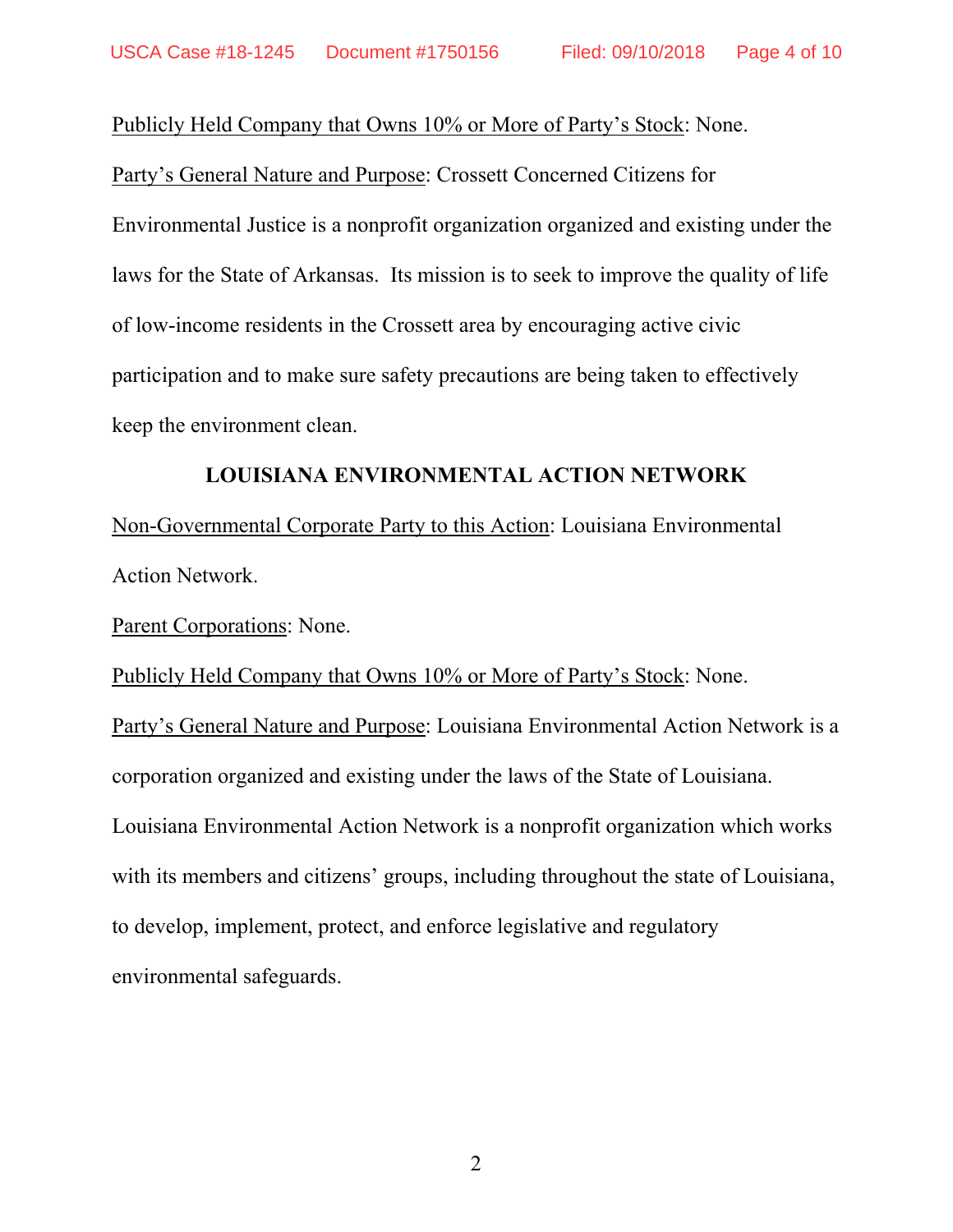## **PT AIRWATCHERS**

Non-Governmental Corporate Party to this Action: PT AirWatchers.

Parent Corporations: None.

Publicly Held Company that Owns 10% or More of Party's Stock: None.

Party's General Nature and Purpose: PT AirWatchers' mission is to improve air quality in and around Port Townsend, WA through true grassroots work: citizen science community education, networking, learning, and action.

## **SIERRA CLUB**

Non-Governmental Corporate Party to this Action: Sierra Club.

Parent Corporations: None.

Publicly Held Company that Owns 10% or More of Party's Stock: None.

Party's General Nature and Purpose: Sierra Club, a corporation organized and existing under the laws of the State of California, is a national nonprofit organization dedicated to the protection and enjoyment of the environment.

DATED: September 10, 2018 Respectfully submitted,

 /s/ James S. Pew James S. Pew Emma C. Cheuse **Earthjustice** 1625 Massachusetts Ave., NW Suite 702 Washington, DC 20036 (202) 667-4500

3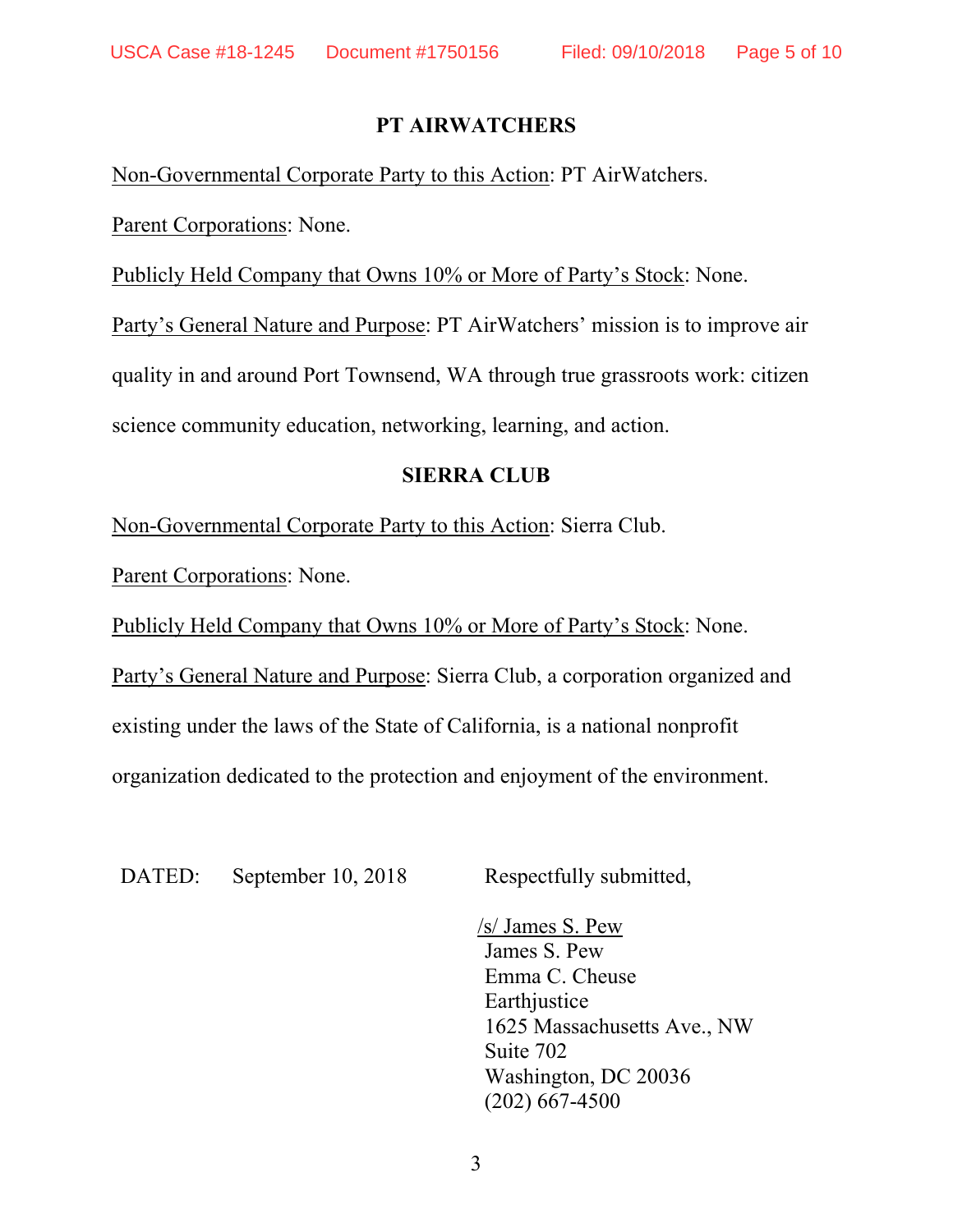jpew@earthjustice.org echeuse@earthjustice.org

*Counsel for Crossett Concerned Citizens for Environmental Justice, Louisiana Environmental Action Network, PT AirWatchers, and Sierra Club*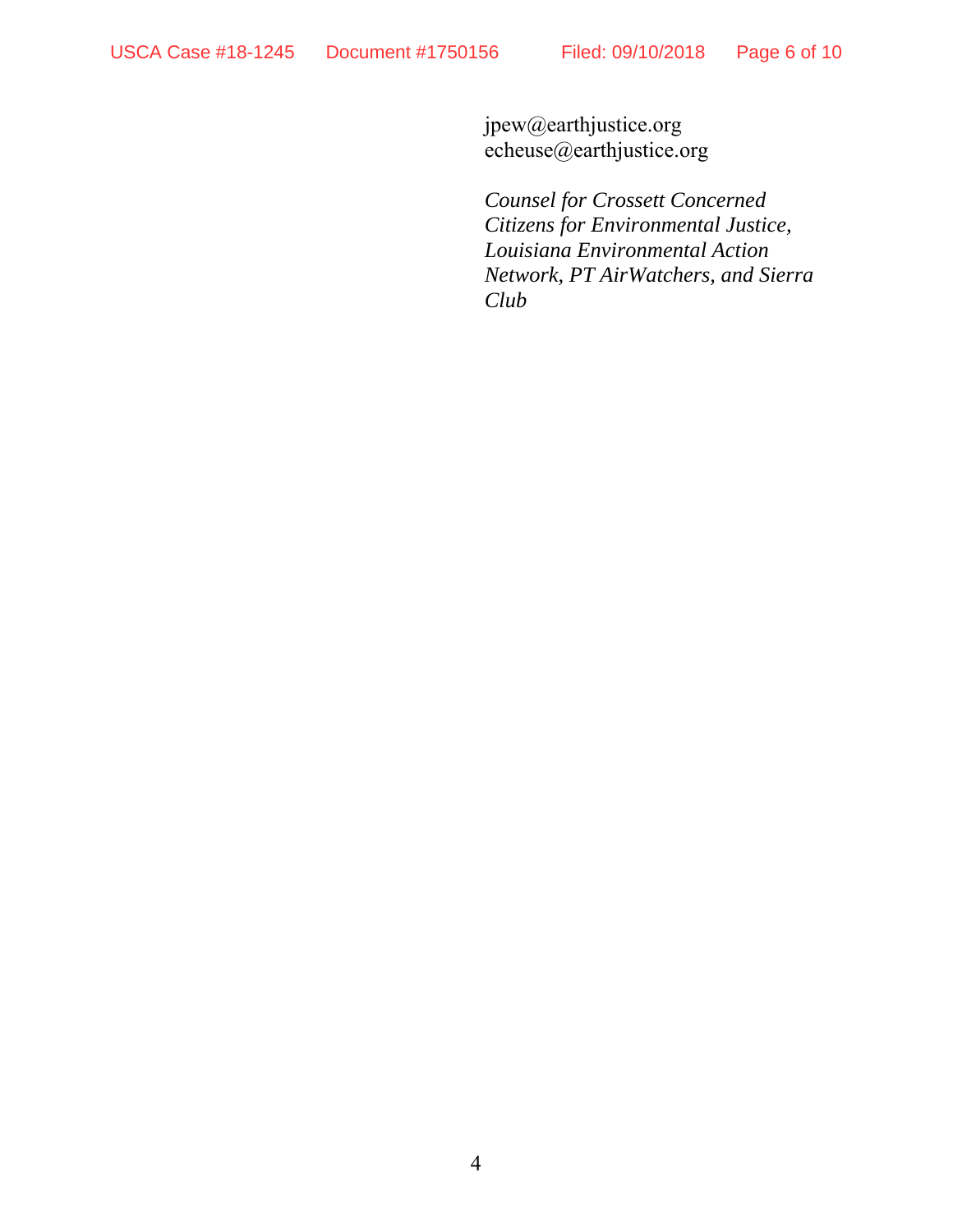### **CERTIFICATE OF SERVICE**

I hereby certify that I have served the foregoing Petition for Review and **Rule 26.1 Disclosure Statement** on Respondents by sending a copy via First Class Mail to each of the following addresses on this 10th day of September, 2018.

> Acting Administrator Andrew Wheeler Office of the Administrator EPA Headquarters 1101A United States Environmental Protection Agency William Jefferson Clinton Federal Building 1200 Pennsylvania Avenue, N.W. Washington, D.C. 20460

**Jeff Sessions Attorney General** U.S. Department of Justice 950 Pennsylvania Avenue, N.W. Washington, D.C. 20530

Correspondence Control Unit Office of General Counsel (2311) United States Environmental Protection Agency William Jefferson Clinton Federal Building 1200 Pennsylvania Avenue, N.W. Washington, D.C. 20460

Robyn Winz

Earthjustice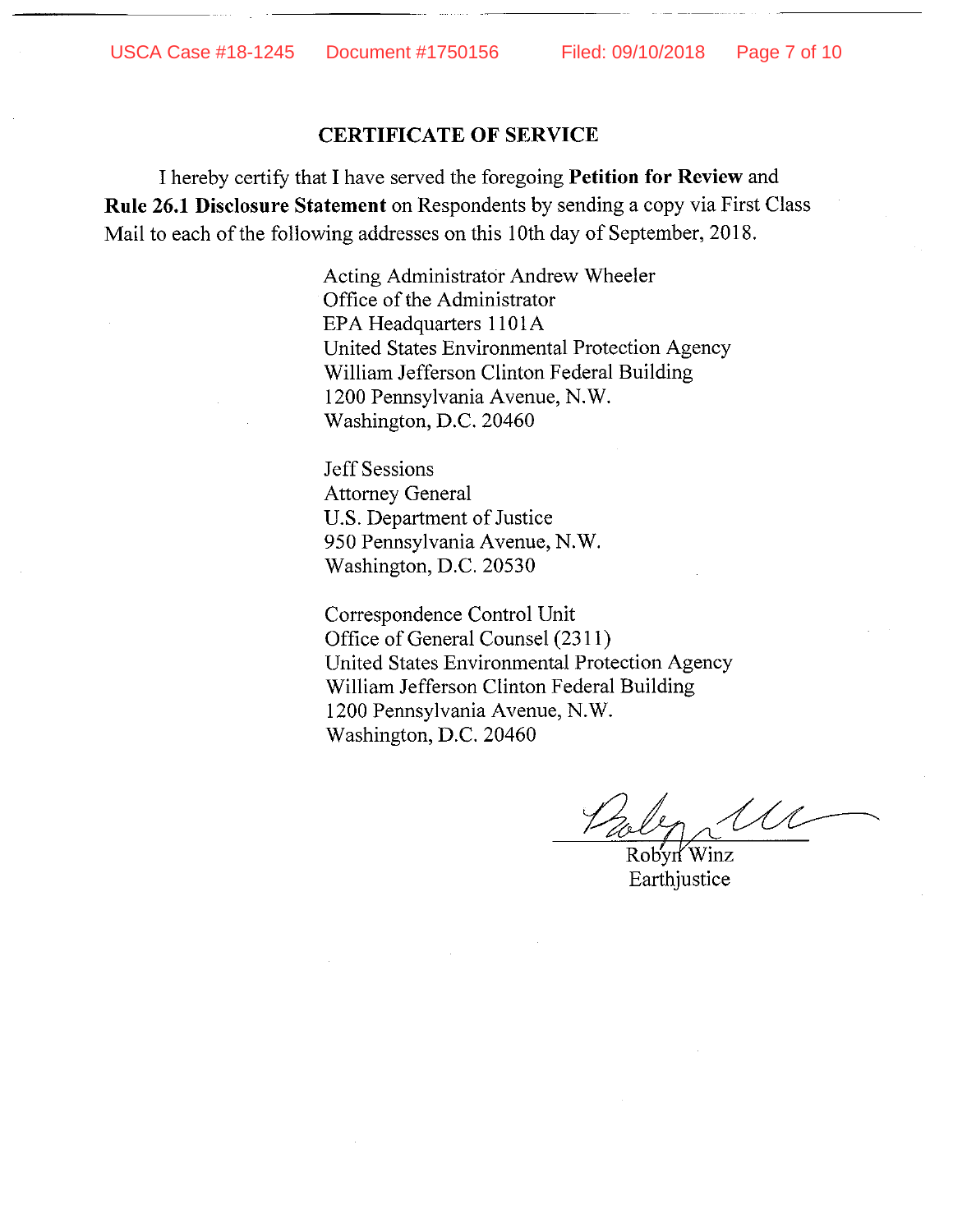# Attachment 1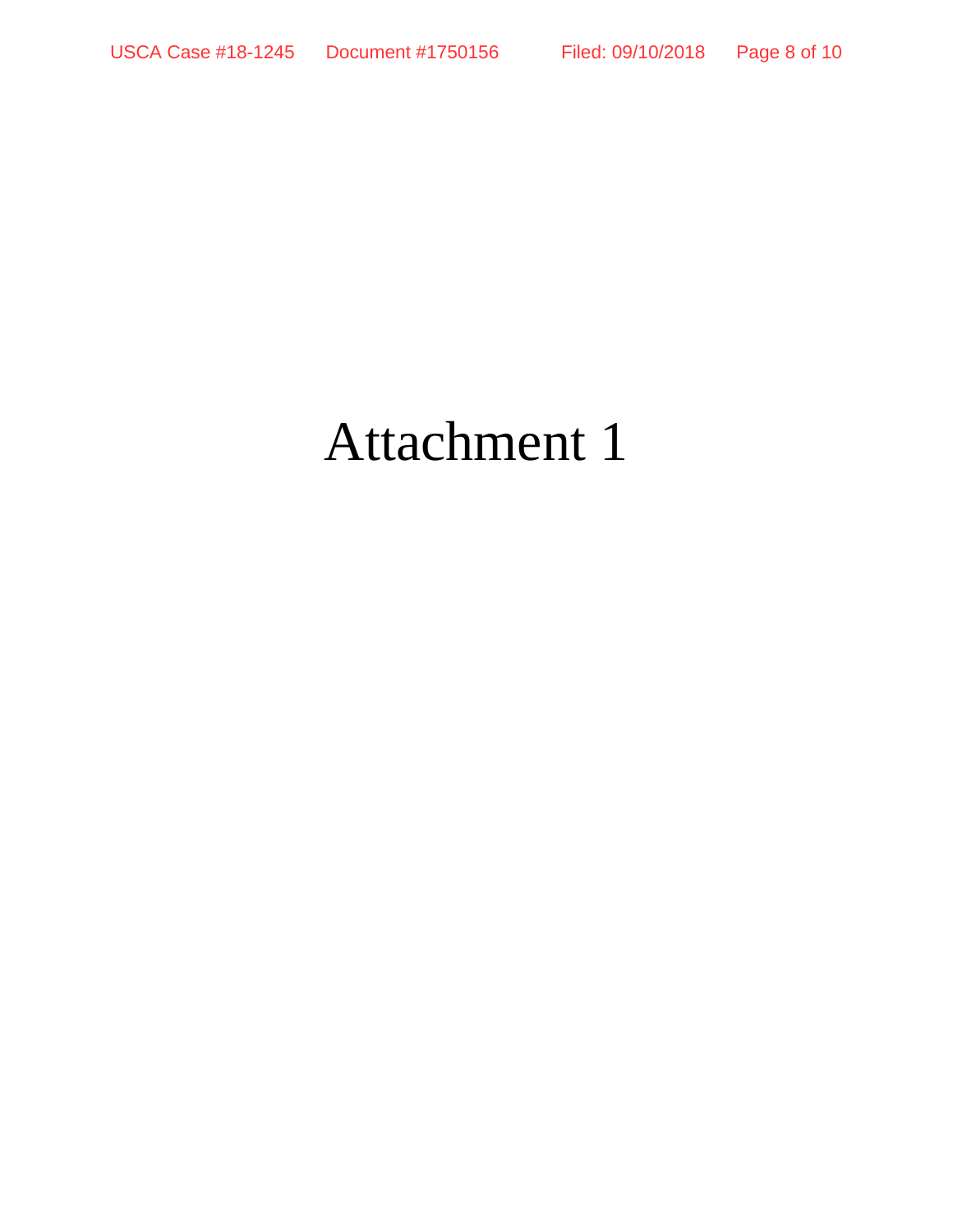USCA Case #18-1245 vol. 23, WB. 13-10156, July 12, 1904 09/10/2018 egulations 9 of 192213

 $(i) * * * *$  $(B) * * * *$ 

(*2*) Previously approved on January 2, 2004 in paragraph (c)(293)(i)(B)(1) of this section and now deleted with replacement in  $(c)(497)(i)(D)(2)$ , Rule 2.14, adopted on November 14, 2001.

\* \* \* \* \* (497) \* \* \*  $(i) * * * *$  $(D) * * * *$ (*2*) Rule 2.14, ''Architectural Coatings,'' revised on October 12, 2016. \* \* \* \* \* [FR Doc. 2018–14946 Filed 7–11–18; 8:45 am]

**BILLING CODE 6560–50–P** 

### **ENVIRONMENTAL PROTECTION AGENCY**

### **40 CFR Part 63**

**[EPA–HQ–OAR–2014–0741; FRL–9980–84– OAR]** 

### **National Emission Standards for Hazardous Air Pollutants for Chemical Recovery Combustion Sources at Kraft, Soda, Sulfite, and Stand-Alone Semichemical Pulp Mills**

**AGENCY:** Environmental Protection Agency (EPA).

**ACTION:** Notification of final action denying petition for reconsideration.

**SUMMARY:** The U.S. Environmental Protection Agency (EPA) is providing notice that it has responded to a petition for reconsideration of the final National Emission Standards for Hazardous Air Pollutants (NESHAP) for Chemical Recovery Combustion Sources at Kraft, Soda, Sulfite, and Stand-Alone Semichemical Pulp Mills published in the **Federal Register** on October 11, 2017. The Acting Administrator denied the petition in a separate letter to the petitioners. The letter, which provides a full explanation of the agency's rationale for the denial, is in the rulemaking docket.

### **DATES:** July 12, 2018.

**FOR FURTHER INFORMATION CONTACT:** Dr. Kelley Spence, Sector Policies and Programs Division (E143–03), Office of Air Quality Planning and Standards, Environmental Protection Agency, Research Triangle Park, North Carolina 27711; telephone number: (919) 541– 3158; fax number: (919) 541–0516; email address: *spence.kelley@epa.gov.* 

### **SUPPLEMENTARY INFORMATION:**

### **I. How can I get copies of this document and other related information?**

This **Federal Register** document, the petition for reconsideration, and the

letter denying the petition for reconsideration are available in the docket the EPA established under Docket ID No. EPA–HQ–OAR–2014– 0741. All documents in the docket are listed on the *www.regulations.gov*  website. Although listed, some information is not publicly available, *e.g.,* confidential business information or other information whose disclosure is restricted by statute. Certain other material, such as copyrighted material, is not placed on the internet and will be publicly available only in hard copy form. Publicly available docket materials are available either electronically through *www.regulations.gov* or in hard copy at the EPA Docket Center (EPA/DC), Room 3334, EPA WJC West Building, 1301 Constitution Ave. NW, Washington, DC. The Public Reading Room is open from 8:30 a.m. to 4:30 p.m., Monday through Friday, excluding legal holidays. The telephone number for the Public Reading Room is (202) 566–1744 and the telephone number for the Air Docket is (202) 566–1742.

### **II. Judicial Review**

Section 307(b)(1) of the Clean Air Act (CAA) indicates which Federal Courts of Appeals have venue for petitions for review of final EPA actions. This section provides, in part, that the petitions for review must be filed in the United States Court of Appeals for the District of Columbia Circuit if: (1) The agency action consists of ''nationally applicable regulations promulgated, or final action taken, by the Administrator,'' or (2) such actions are locally or regionally applicable, if ''such action is based on a determination of nationwide scope or effect and if in taking such action the Administrator finds and publishes that such action is based on such a determination.''

The EPA has determined that its action denying the petition for reconsideration is nationally applicable for purposes of CAA section 307(b)(1) because the action directly affects the NESHAP for Chemical Recovery Combustion Sources at Kraft, Soda, Sulfite, and Stand-Alone Semichemical Pulp Mills, which are nationally applicable CAA section 112 standards. Any petitions for review of the letter denying the petition for reconsideration must be filed in the United States Court of Appeals for the District of Columbia Circuit by September 10, 2018.

### **III. Description of Action**

On October 11, 2017, pursuant to sections  $112(d)(6)$  and  $(f)(2)$  of the CAA, the EPA published the final residual risk and technology review (RTR) of the

''National Emission Standards for Hazardous Air Pollutants for Chemical Recovery Combustion Sources at Kraft, Soda, Sulfite, and Stand-Alone Semichemical Pulp Mills.'' 82 FR 47328. Following publication of the final RTR amendments, the Administrator received a petition for reconsideration of two aspects of the final RTR pursuant to CAA section  $307(d)(7)(B)$ . The petitioners, Earthjustice on behalf of Crossett Concerned Citizens for Environmental Justice, Louisiana Environmental Action Network, PT AirWatchers, and Sierra Club, claimed: (1) It was impracticable to object to the EPA's rationale for not setting additional standards for uncontrolled emissions when the EPA was conducting the review required by CAA section 112(d)(6), and their objections on this issue are of central relevance to the outcome of the rule; and (2) it was impracticable to object during the comment period to the EPA's use of census block centroids to account for the residual risk to the most exposed individual, and their objections on this issue are of central relevance to the outcome of the rule.

CAA section 307(d)(7)(B) requires the EPA to convene a proceeding for reconsideration of a rule if a party raising an objection to the rule ''can demonstrate to the Administrator that it was impracticable to raise such objection within [the public comment period] or if the grounds for such objection arose after the period for public comment (but within the time specified for judicial review) and if such objection is of central relevance to the outcome of the rule.'' The requirement to convene a proceeding to reconsider a rule is, thus, based on the petitioner demonstrating to the EPA both: (1) That it was impracticable to raise the objection during the comment period, or that the grounds for such objection arose after the comment period, but within the time specified for judicial review (*i.e.,* within 60 days after publication of the final rulemaking in the **Federal Register**, see CAA section 307(b)(1)); and (2) that the objection is of central relevance to the outcome of the rule.

The EPA carefully reviewed the petition for reconsideration and evaluated the issues raised to determine if they meet the CAA section 307(d)(7)(B) criteria for reconsideration. In a separate letter to the petitioners, the EPA Acting Administrator, Andrew R. Wheeler, denied the petition for reconsideration. The letter is available in the docket for this action.